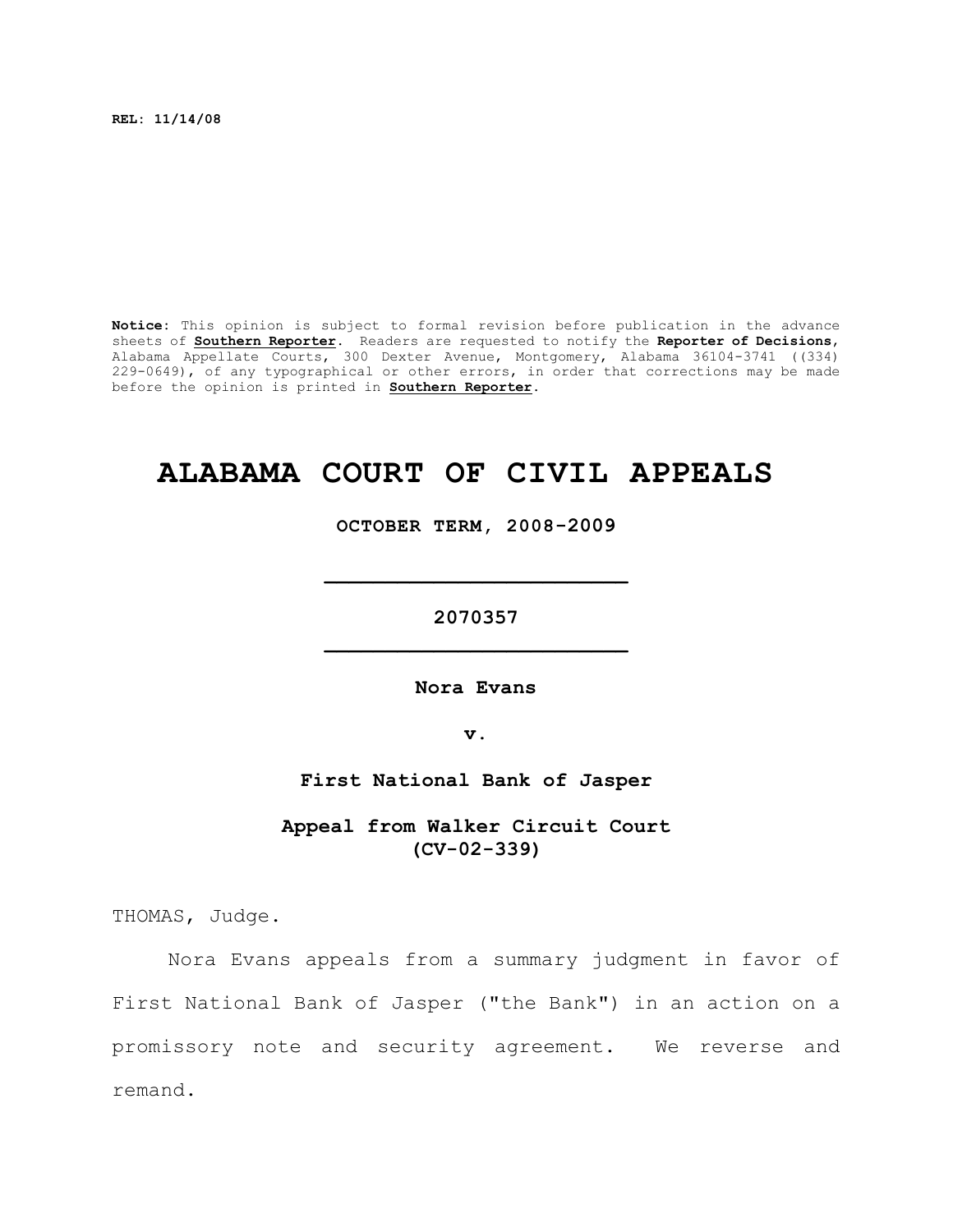On April 25, 1997, Evans purchased a vehicle from Carl Cannon Chevrolet Oldsmobile, Inc. ("Cannon"), pursuant to a retail installment contract and security agreement ("the contract"). That same day, Cannon assigned the contract to the Bank. On January 17, 2002, the Bank sued Evans, alleging a breach-of-contract claim seeking the balance due on the contract, plus an attorney fee, or, in the alternative, alleging a detinue claim seeking the recovery of the vehicle or its alternative value and damages for Evans's wrongful detention of the property. A copy of the contract and a copy of the title to the vehicle were attached to the complaint.

On April 25, 2002, the Walker District Court entered a judgment in favor of the Bank in the amount of \$5,130.55, plus costs and an attorney fee of \$830. On May 9, 2002, Evans filed a timely postjudgment motion requesting a new trial. See Rule 59(dc), Ala. R. Civ. P. On May 21, 2002, the district court denied Evans's postjudgment motion. On May 24, 2002, Evans timely appealed to the Walker Circuit Court.

On December 5, 2005, the Bank filed a motion for a summary judgment in the circuit court. The Bank's motion was supported by a narrative summary of undisputed facts, an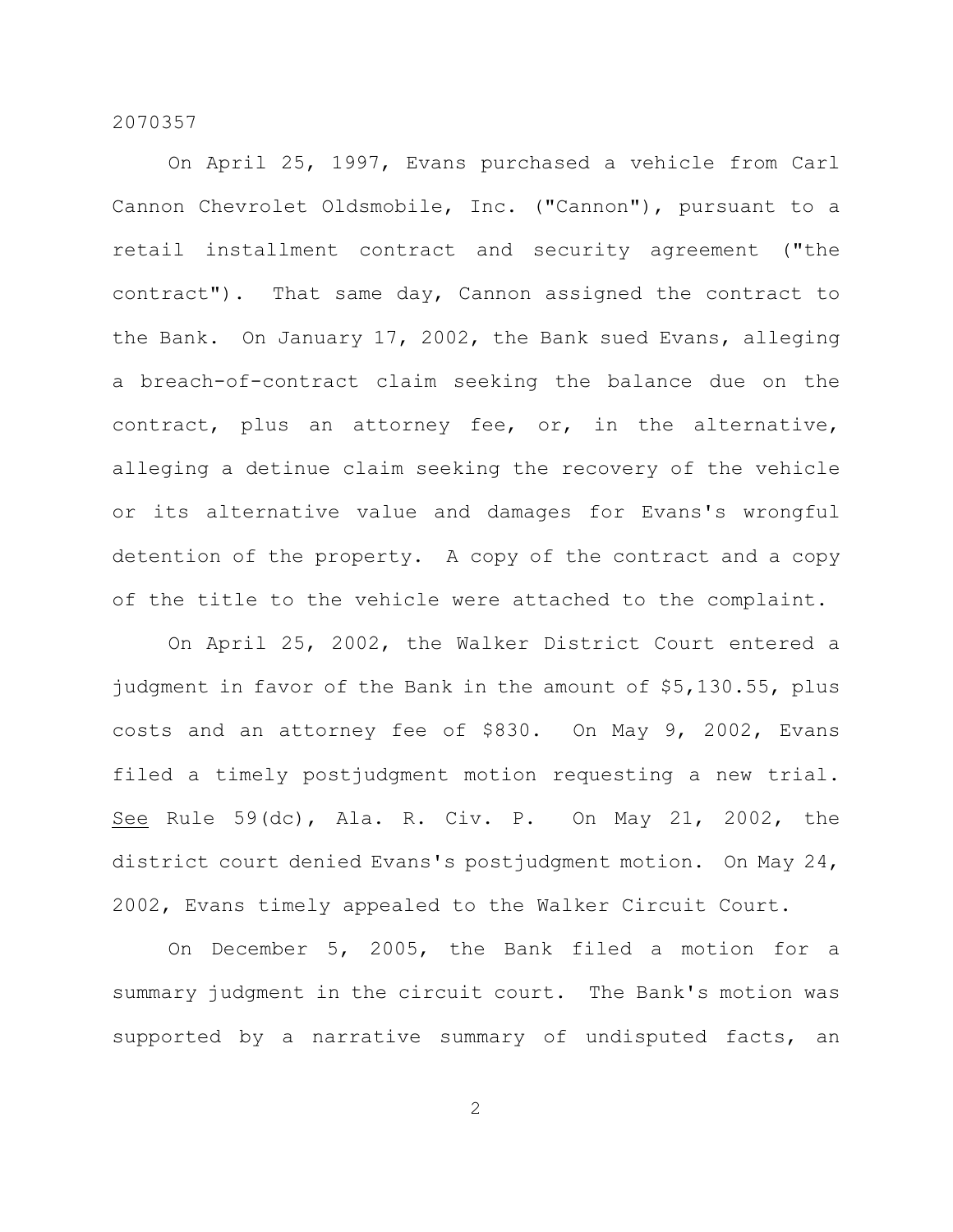affidavit executed by the Bank's vice president, Milton L. Lay, Jr., and a copy of the title to the vehicle showing that the Bank held a lien on the vehicle. Lay's affidavit stated that Evans was in default of the contract for failure to make the scheduled payments and that Evans owed the Bank \$5,553.33 plus interest from September 21, 2003, as well as costs and an attorney fee of \$830. Lay's affidavit also averred that the Bank had demanded possession of the vehicle but that Evans had refused to relinquish control of the vehicle.

In response to the Bank's motion, Evans filed an affidavit acknowledging that she was in default of the contract for failure to make the payments as scheduled but denying that she had ever refused to relinquish control of the vehicle and stating that the Bank should have repossessed the vehicle in order to mitigate its damages. She further alleged that she had made a payment to the Bank's attorney after the lawsuit was filed. Finally, she denied that she owed the Bank \$5,553.33, plus interest, costs, and an attorney fee. Instead, she stated that she owed the Bank "less than \$3,000." On November 19, 2007, the circuit court entered a judgment in favor of the Bank, stating, in pertinent part: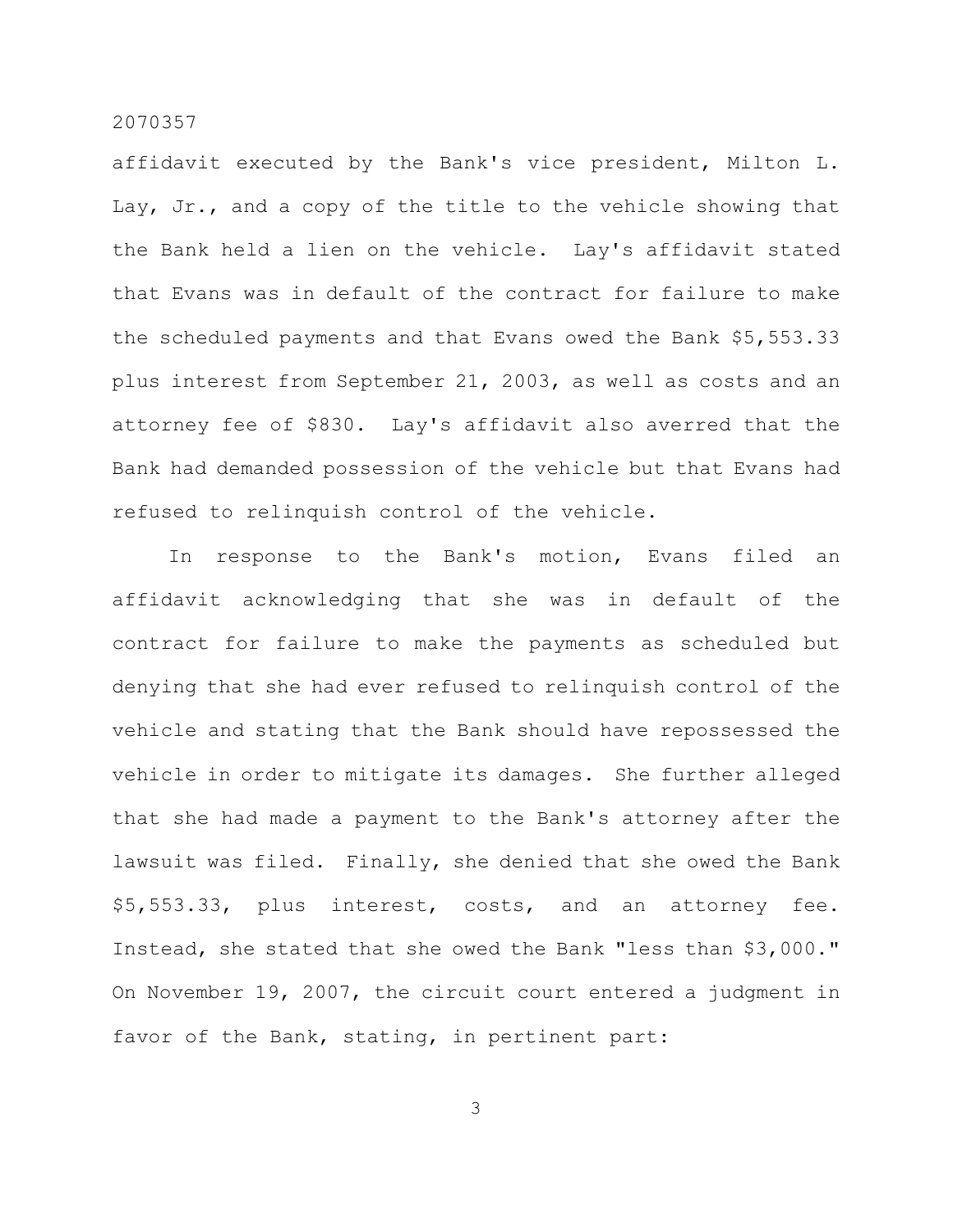"[T]he Court finds the [Bank] is entitled to a money judgment against the defendant, Nora Evans, in the amount of \$9,178.95 (\$5,960.55 principal & attorney fees + \$3,070.40 interest and \$148.00 costs.)"

On December 14, 2007, Evans filed a postjudgment motion pursuant to Rule 59(e), Ala. R. Civ. P. The circuit court denied that motion on December 18, 2007, and Evans timely appealed to this court on January 17, 2008. On appeal, Evans argues that the circuit court erred by entering a summary judgment in favor of the Bank because, she says, she demonstrated that there was a genuine issue of material fact on the question of damages. We agree.

## Finality

A judgment is final if it adjudicates all claims against all parties. See Rule 54(b), Ala. R. Civ. P. In the instant case, the Bank asserted two claims, detinue and breach of contract, against Evans. The circuit court's judgment awarded the Bank money damages on the breach-of-contract claim, rather than possession of the vehicle or, in the alternative, the alternate value of the vehicle. See § 6-6-256, Ala. Code 1975. The judgment is final, however, because to award to the Bank both money damages and possession of the vehicle or the vehicle's alternate value would allow the Bank a double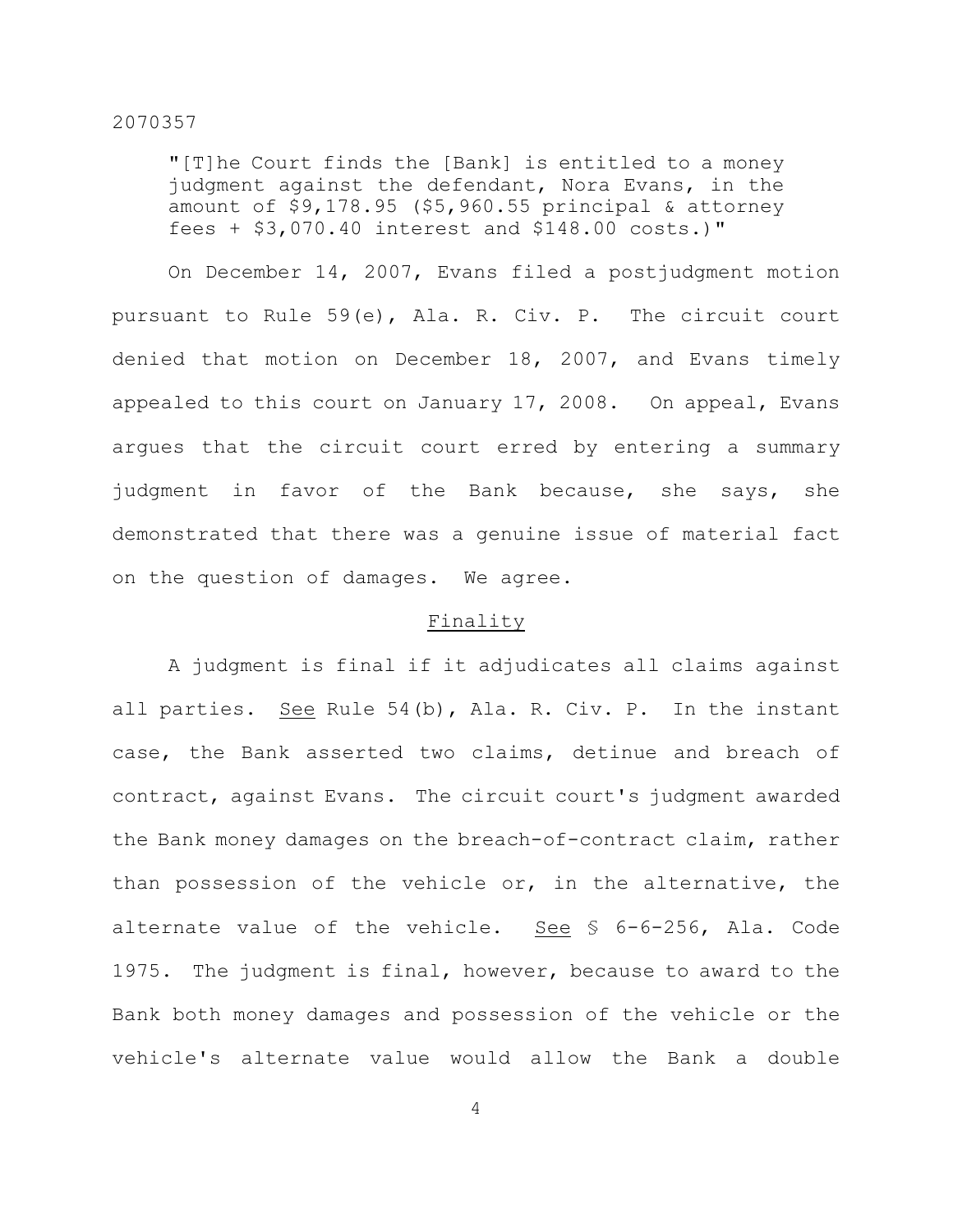recovery, which is impermissible. Steger v. Everett Bus Sales, 495 So. 2d 608, 609 (Ala. 1986)(stating that "[t]he trial court could have found that Everett was entitled either to possession of the bus, or to money damages for breach of contract, but it could not grant both forms of relief. To give Everett both possession of the bus and money damages would be to give it a double recovery. We cannot sanction such a result.").

# Standard of Review

Appellate review of a summary judgment is de novo.  $Ex$ parte Ballew, 771 So. 2d 1040 (Ala. 2000). A motion for a summary judgment is to be granted when no genuine issue of material fact exists and the moving party is entitled to a judgment as a matter of law. Rule 56(c)(3), Ala. R. Civ. P. A party moving for a summary judgment must make a prima facie showing "that there is no genuine issue as to any material fact and that [it] is entitled to a judgment as a matter of law." Rule 56(c)(3); see Lee v. City of Gadsden, 592 So. 2d 1036, 1038 (Ala. 1992). If the movant meets this burden, "the burden then shifts to the nonmovant to rebut the movant's prima facie showing by 'substantial evidence.'" Lee, 592 So.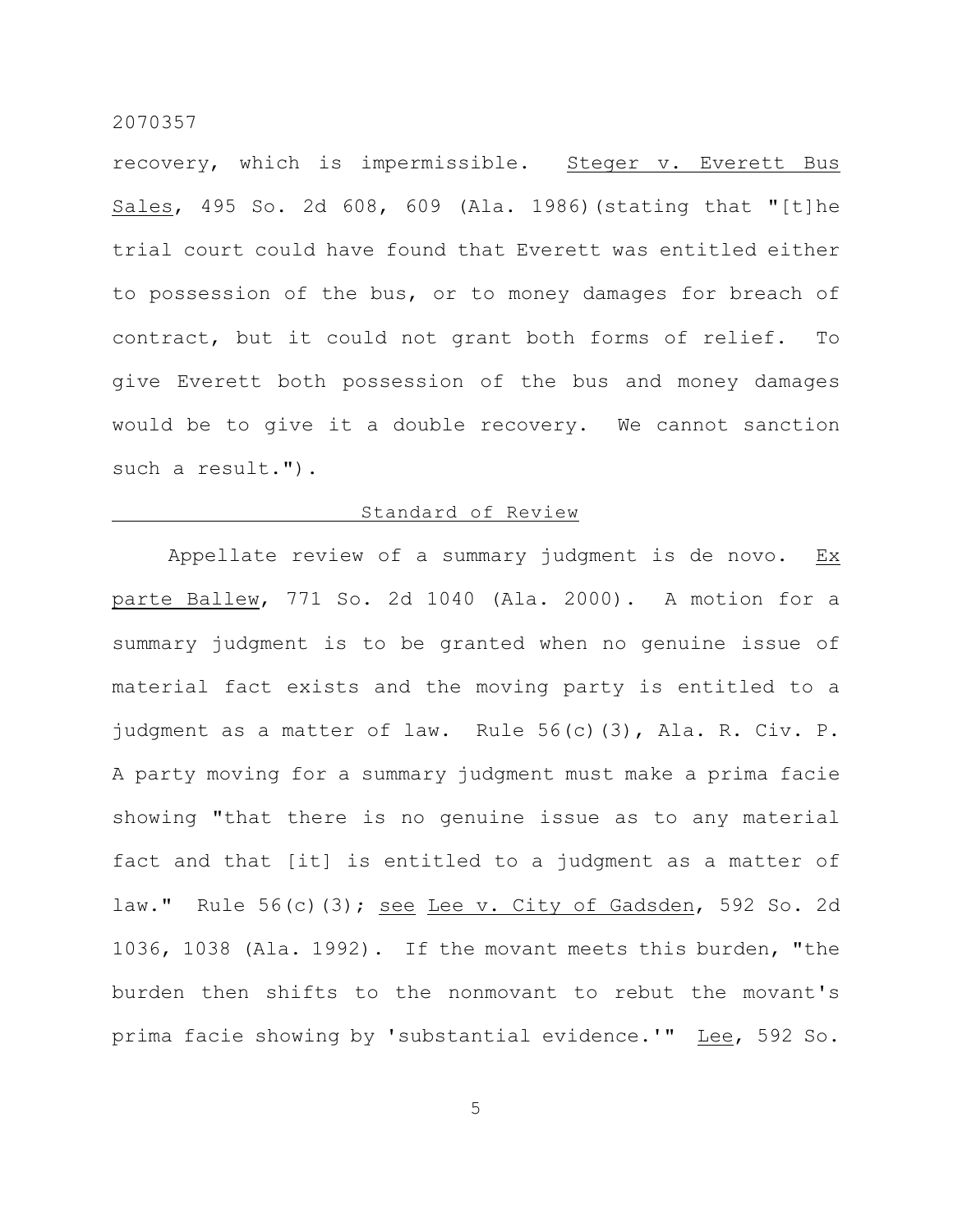2d at 1038 (footnote omitted). "[S]ubstantial evidence is evidence of such weight and quality that fair-minded persons in the exercise of impartial judgment can reasonably infer the existence of the fact sought to be proved." West v. Founders Life Assurance Co. of Florida, 547 So. 2d 870, 871 (Ala. 1989); see § 12-21-12(d), Ala. Code 1975. In reviewing a summary judgment, the appellate court must view all the evidence in a light most favorable to the nonmovant and must entertain all reasonable inferences from the evidence that a jury would be entitled to draw. See Nationwide Prop. & Cas. Ins. Co. v. DPF Architects, P.C., 792 So. 2d 369, 372 (Ala. 2000); Fuqua v. Ingersoll-Rand Co., 591 So. 2d 486, 487 (Ala. 1991).

## Discussion

The elements of a breach-of-contract claim are "'(1) the existence of a valid contract binding the parties in the action, (2) [the plaintiff's] own performance under that contract, (3) the defendant's nonperformance, and (4) damages.'" Childersburg Bancorporation, Inc. v. Peoples State Bank of Commerce, 962 So. 2d 248, 253 (Ala. Civ. App. 2006)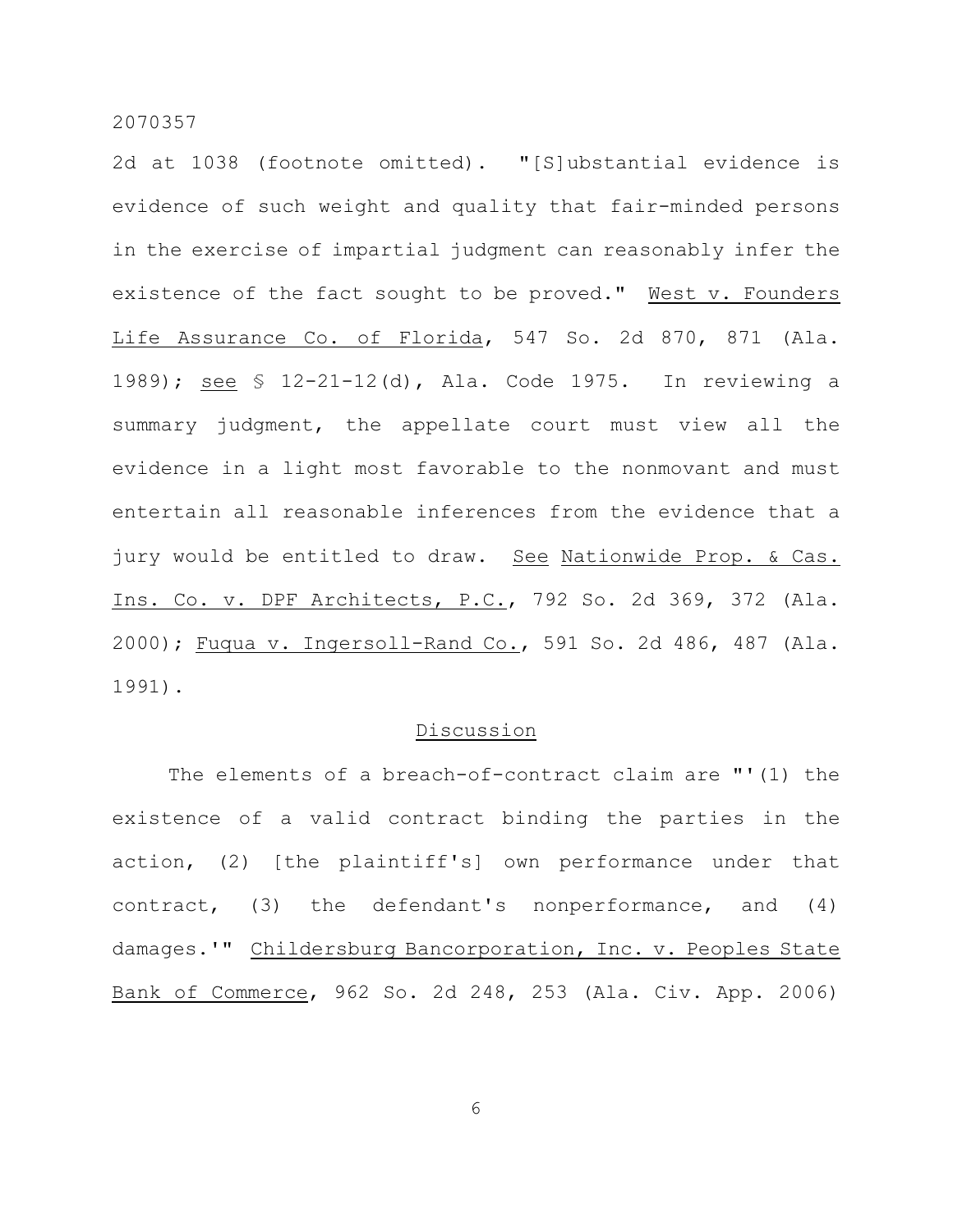(quoting Southern Med. Health Sys., Inc. v. Vaughn, 669 So. 2d 98, 99 (Ala. 1995)).

It is undisputed that there was a valid contract, that the Bank's assignor had performed under the contract, and that Evans had failed to perform under the contract. As to the issue of damages, however, we conclude that a genuine issue of disputed material fact existed. Lay asserted that he had examined the books and records of the Bank and that he had personal knowledge that Evans owed the Bank \$5,553.33, plus interest, costs, and an attorney fee. Lay further asserted that the Bank had demanded possession of the vehicle but that Evans had refused to relinquish control of the vehicle. In response, Evans asserted that she had made a payment to the Bank's attorney after the lawsuit was filed and that she owed the Bank less than \$3,000. She further asserted that she had never refused to relinquish control of the vehicle, and she stated that the Bank should have repossessed the vehicle in order to mitigate its damages.

The Bank argues on appeal that Evans's statement that she owed the Bank less than \$3,000 was an unsubstantiated conclusory allegation that amounted to nothing more than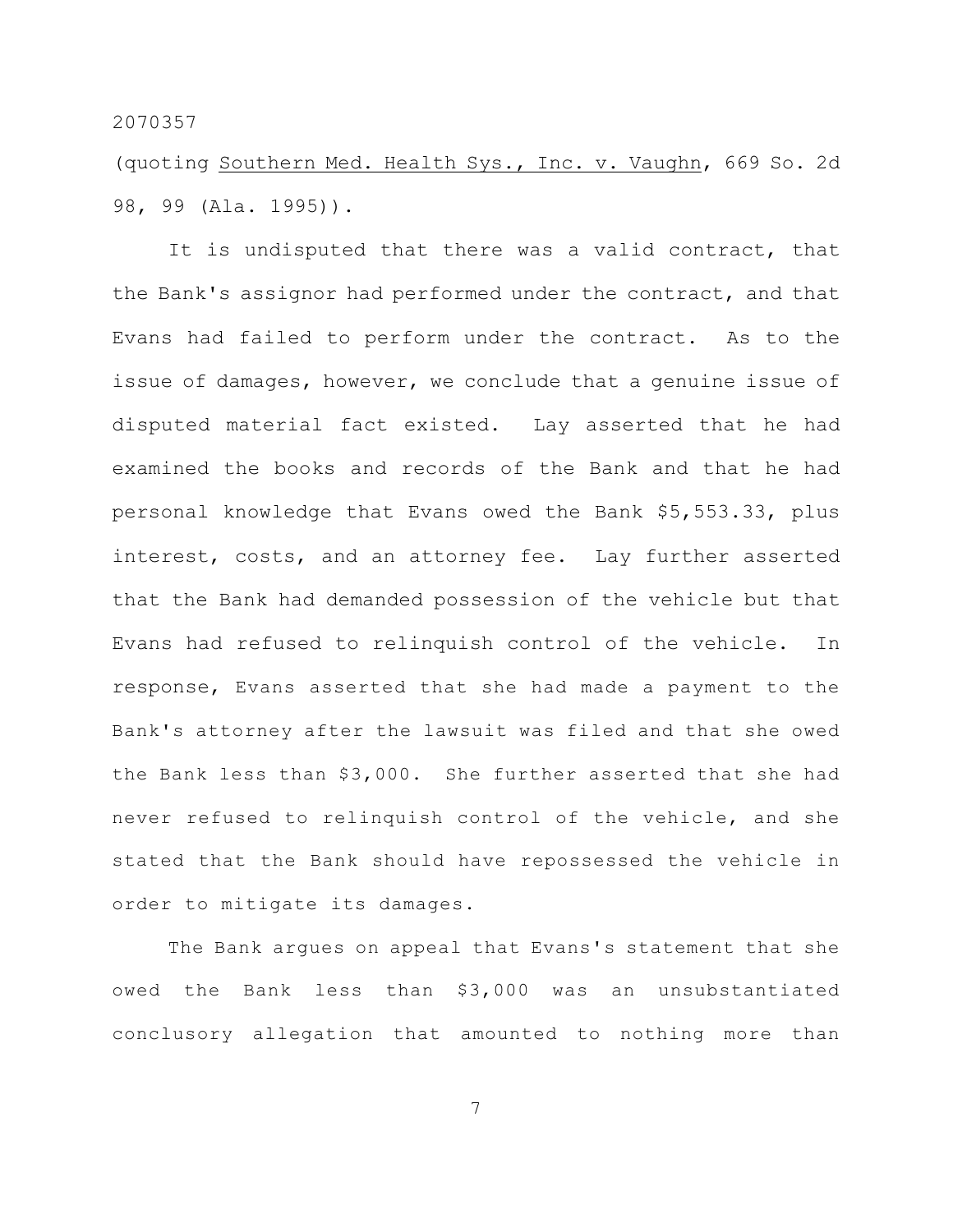speculation, conjecture, or guesswork that, the Bank says, was insufficient to establish a genuine issue of material fact. In support of its argument, the Bank cites Springfield Missionary Baptist Church v. Wall, [Ms. 2060239, January 25, 2008] So. 2d (Ala. Civ. App. 2008), Bogle v. Scheer, 512 So. 2d 1336 (Ala. 1987), and Nowell v. Mobile County Health Department, 501 So. 2d 468 (Ala. Civ. App. 1986). Those three cases reiterate the general rule that conclusory allegations unsubstantiated by any facts are inadmissible in support of or in opposition to a summary-judgment motion. The Bank did not move to strike Evans's affidavit on the ground that the allegations in it were unsubstantiated, however, and Lay's affidavit reciting the amount that, the Bank claimed, Evans owed suffers from the same defect that it now claims infects Evans's affidavit. Neither Lay's affidavit stating what the Bank claimed Evans owed nor Evans's affidavit disputing that amount and positing her own estimate of the amount she owed was substantiated by factual documentation. Moreover, Evans's statement that she had never refused to relinquish possession of the vehicle clearly refuted Lay's allegation that the Bank had demanded possession of the